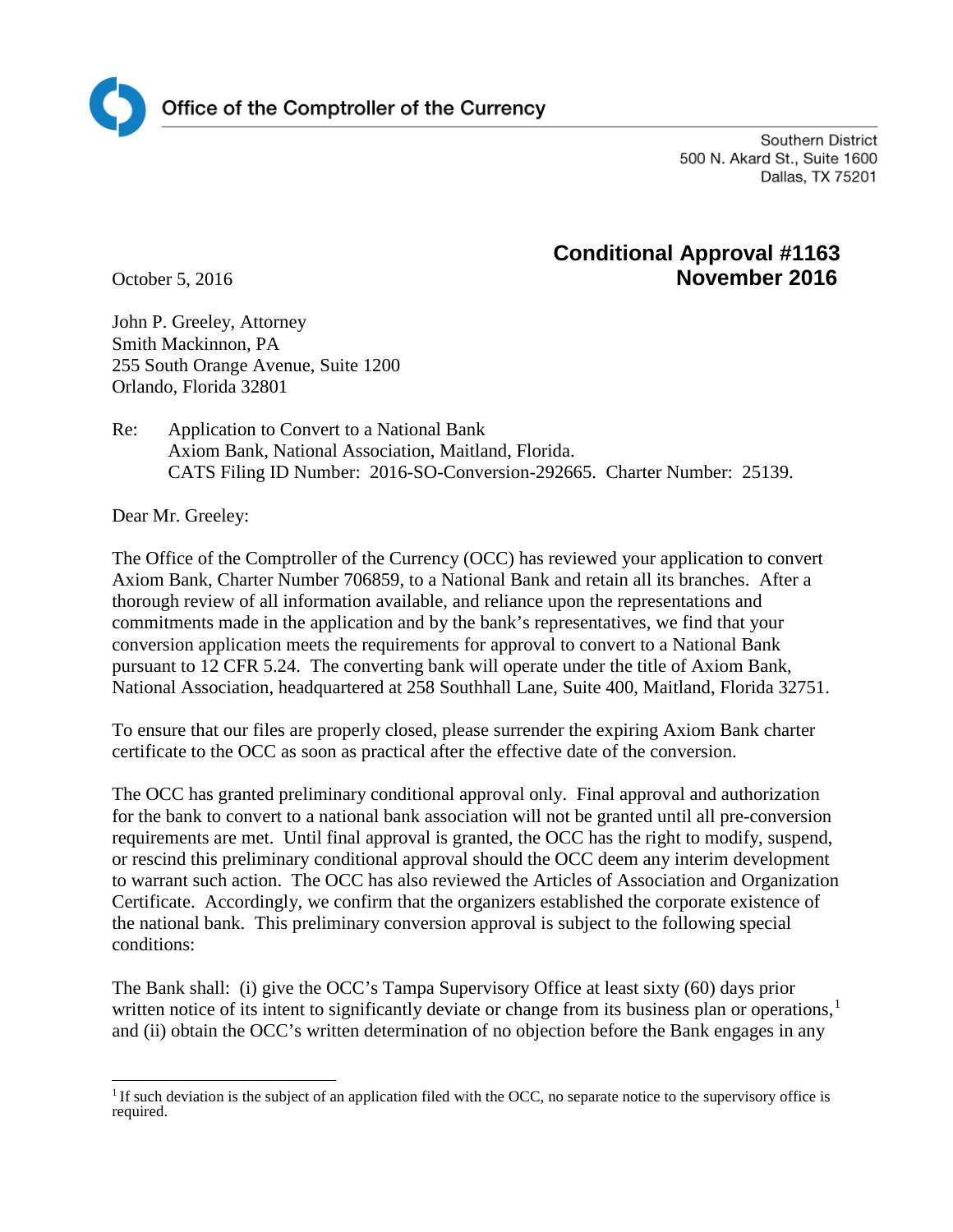John P. Greeley October 5, 2016 Page 2

significant deviation or change from its business plan or operations. The OCC may impose additional conditions it deems appropriate in a written determination of no objection to a bank's notice. These conditions shall remain in effect during the Bank's first three years of operation.

The conditions of this approval are a conditions "imposed in writing by a Federal banking agency in connection with any action on any application, notice, or other request" within the meaning of 12 USC 1818. As such, the conditions are enforceable under 12 USC 1818.

You are reminded that the following items must be satisfactorily addressed on or before the effective date of the conversion:

- 1. The institution must purchase adequate fidelity bond coverage in accordance with 12 CFR 7.2013, which lists four factors the directors should consider to determine adequacy.
- 2. If a director, officer, employee, or principal shareholder of the bank (including an entity in which such person owns an interest of 10 percent or more) is involved in the sale of credit life insurance to loan customers, the bank should ensure compliance with 12 CFR 2, which among other things, prohibits a covered person from retaining commissions or other income from the sale of credit life insurance connected with any loan the bank makes.
- 3*.* The board of directors must adopt policies, practices, and procedures to ensure the safe and sound operation of the bank. The board also must review those policies, practices, and procedures continually and ensure the bank's compliance with them. We are enclosing the Minimum Policies and Procedures for national banks.
- 5. The converting institution must apply to the Federal Reserve for membership.
- 6. The converting institution must ensure that all other required regulatory approvals have been obtained. Final authorization to operate as a national bank will not be given to an institution with a bank holding company until the Federal Reserve Board has approved the holding company.
- 7. The directors must own qualifying shares in conformance with 12 USC 72 and 12 CFR 7.2005.
- 8. If the converting institution is subject to the Home Mortgage Disclosure Act (HMDA), the bank must ensure that its reporter identification number included on its HMDA transmittal sheet is changed to reflect its new OCC charter number.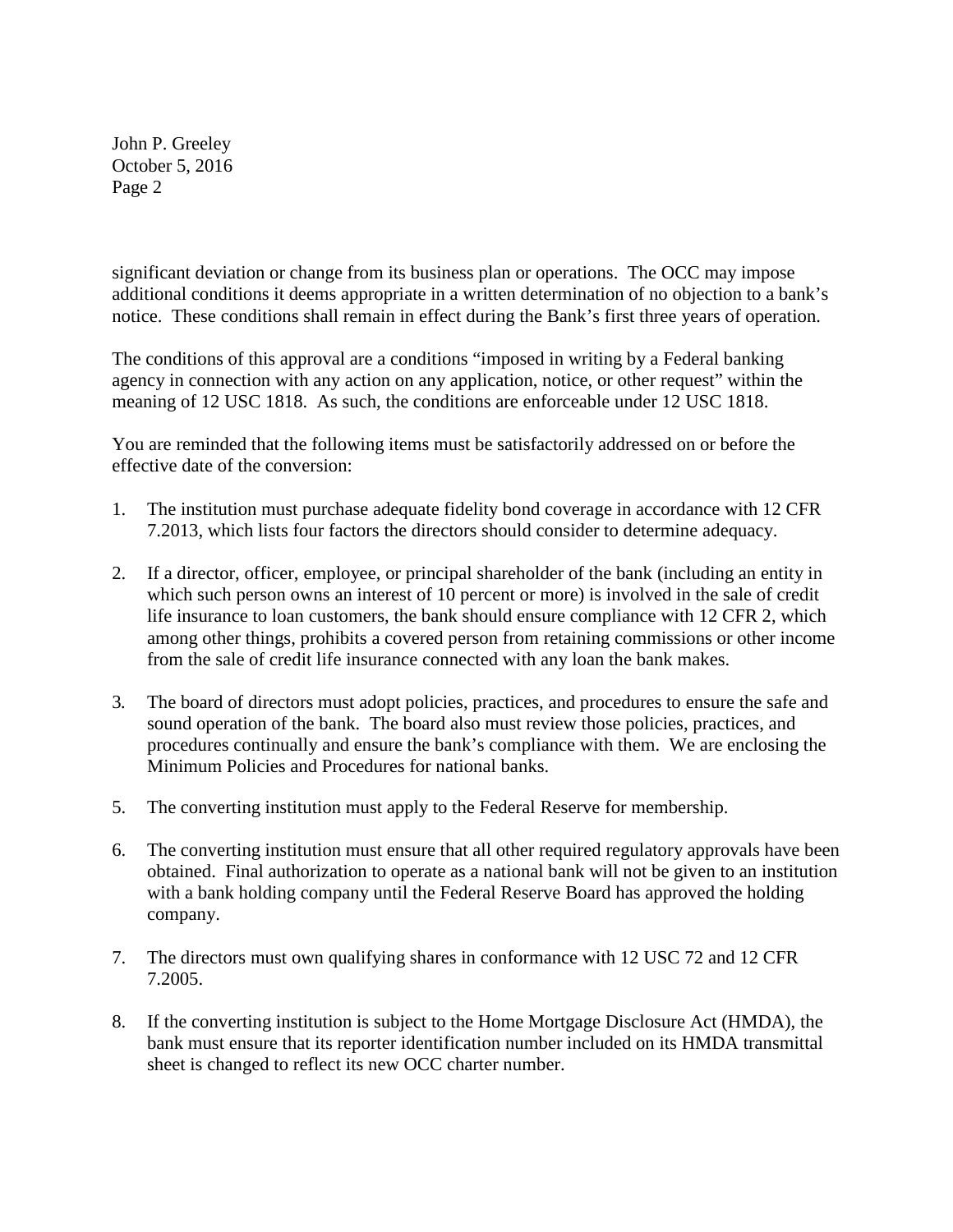John P. Greeley October 5, 2016 Page 3

9*.* The converting institution must notify the OCC if the facts described in the filing materially change at any time prior to consummation of the conversion. Any changes to the executive officers or directors must receive a "no objection" from the OCC.

Upon completion of all steps required to convert to a national banking association, submit the "Conversion Completion Certification" (enclosed) certifying that you have done so. Please provide the OCC with at least 10 days advance notice of the conversion.

When the institution has satisfactorily completed all of the above steps, the OCC will issue a Conversion Completion Acknowledgment officially authorizing the institution to commence business as a national bank. Shortly after conversion, you will receive the charter certificate.

If the conversion is not consummated within six months from the date of the decision, the approval will automatically terminate unless the OCC grants an extension. The OCC is opposed to granting extensions, except under the most extenuating circumstances, and expects the conversion to occur as soon as possible.

OCC handbooks, manuals, bulletins, and other publications are available for download at <http://www.occ.gov/publications/index-publications.html> and http://www.occ.gov/newsissuances/bulletins/2015/index-2015-bulletins.html. National banks, federal savings associations, employees, and other interested parties can subscribe to the OCC News E-mail List at [www.occ.gov/tools-forms/subscribe/occ-email-list-service.html.](http://www.occ.gov/tools-forms/subscribe/occ-email-list-service.html) OCC news releases, bulletins, and alerts are also available by subscribing to the agency's four RSS news feeds at [www.occ.gov/rss/index-rss.html.](http://www.occ.gov/rss/index-rss.html)

This conditional approval and the activities and communications by OCC employees in connection with the filing do not constitute a contract, express or implied, or any other obligation binding upon the OCC, the United States, any agency or entity of the United States, or any officer or employee of the United States, and do not affect the ability of the OCC to exercise its supervisory, regulatory, and examination authorities under applicable law and regulations. Our approval is based on the bank's representations, submissions, and information available to the OCC as of this date. The OCC may modify, suspend, or rescind this approval if a material change in the information on which the OCC relied occurs prior to the date of the transaction to which this decision pertains. The foregoing may not be waived or modified by any employee or agent of the OCC or the United States.

All correspondence regarding this application should reference the OCC control number. If you have any questions, contact Licensing Analyst Abel Reyna, Jr. or me at 214-720-7052.